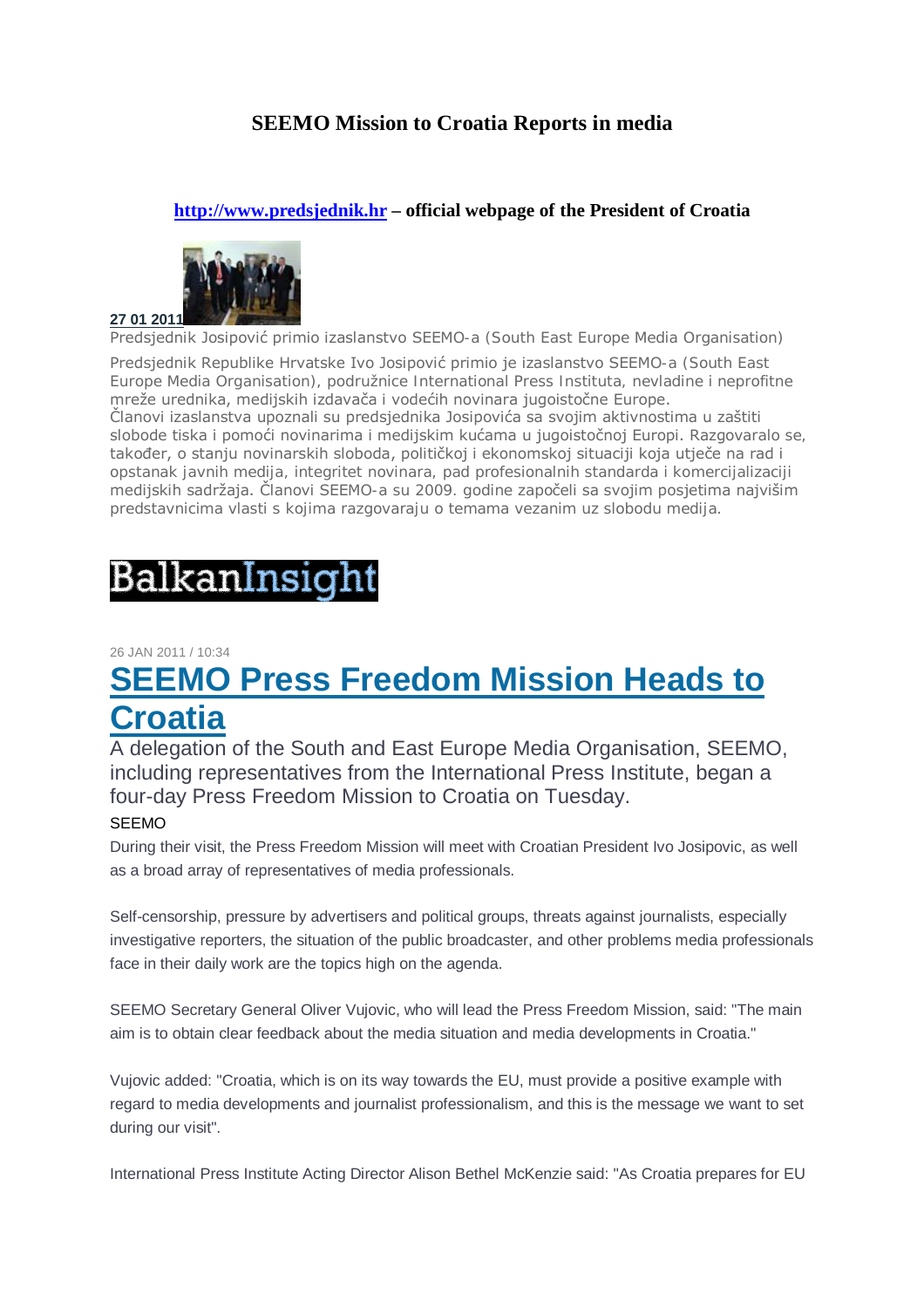accession, the International Press Institute is hopeful that this mission is the beginning of a strong relationship with the media and government stakeholders in the country."



### **SEEMO/IPI Press Freedom Mission to Croatia from 25-28 January 2011**

Vienna, 25 January 2011 - A delegation of the South and East Europe Media Organisation (SEEMO), including representatives from the International Press Institute (IPI), will begin a fourday Press Freedom Mission to Croatia on 25 January 2011. During their visit, the Press Freedom Mission will meet with Croatian President Ivo Josipovic, as well as a broad array of representatives of media professionals.



A delegation of the South and East Europe Media Organisation (SEEMO), including representatives from the International Press Institute (IPI), has begun a four-day Press Freedom Mission to Croatia.



## **Press freedom on downward slope**

*Croatian Times*

The International Press Institute (IPI) has raised concerns that press freedom in Croatia is declining amid an increase in self-censorship, harsher libel laws and attacks against journalists.

IPI's Steven M. Ellis told Croatian Times that while the country has seen some advances over the past several years, recent months show a downward trend.

"Reports of attacks and threats against journalists, as well as increased self-censorship and the introduction of a draft law calling for jail time and fines for libel, have raised concerns that the country is declining in the area of press freedom," Ellis said.